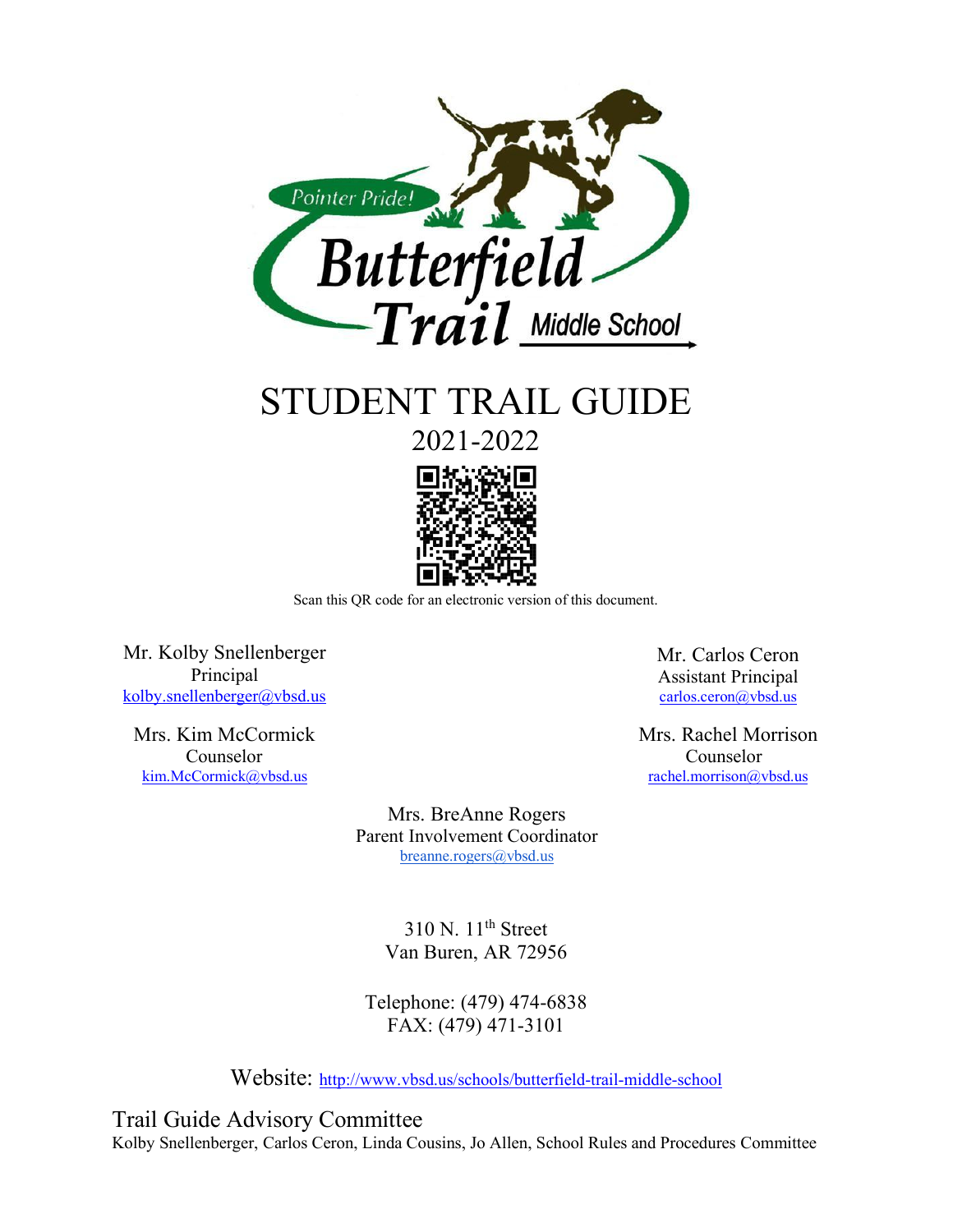### Vision

We are defying the odds in education.

## Mission

We are defying the odds in education by focusing on positive and respectful behavior, rigorous academics, and a culture of collaboration and mutual responsibility.

# Collaborative Commitments

Students at BTMS will...

- Be responsible by taking care of work and materials.
- Be engaged in learning.
- Be respectful and kind to others.
- Celebrate academic achievements.
- Be role models, displaying leadership skills.
- Be determined to be the best students we can and meet expectations.
- Problem solve and help others if they need it.
- Properly communicate and voice our opinions to continue to make BTMS a great place.

### BTMS Student Expectations

- Students are expected to comply with any reasonable request made by any staff member while on campus, at a school event, or traveling to or from school.
- Students are expected to live by the student collaborative commitments.

## BTMS Discipline Program

Proactive social skills will be taught using methods such as problem-solving, restorative justice, and conflict resolution. Classroom teachers will handle most behavioral situations and communicate with families.

Behaviors which are more serious (fighting, theft, repeated classroom disruptions, etc.) will be referred directly to the administration. Parents will receive communication from an administrator if a student is assigned consequences from the office. The type of action assigned by administration will often depend upon the nature of the infraction and the student's disciplinary history. Actions for misbehavior may include lunch detention, community service, in-school suspension, out of school suspension, or expulsion.

### Lunch Detention and BTMS Community Service

Students who are guilty of minor offenses may receive lunch detention or BTMS community service. Any staff member may assign lunch detention. Students should report to lunch detention in the ISS room at the beginning of lunch before getting their food. Students will not be given credit if they are tardy. Alternatively, a student may be assigned community service to promote restorative justice within the student body.

### In-School Suspension (ISS)

Students assigned to ISS are isolated from the rest of the student body. While in ISS, students are monitored and are expected to complete all classroom assignments. ISS rules are available upon request. Out of School Suspension (OSS)

For severe offenses or repeat offenders school administration may suspend students from school for up to 10 days for each offense. Suspended students are prohibited from the campus and all school functions during the suspension time without prior administrative approval. Parents of the suspended student will be notified of the reason for and the duration of the suspension.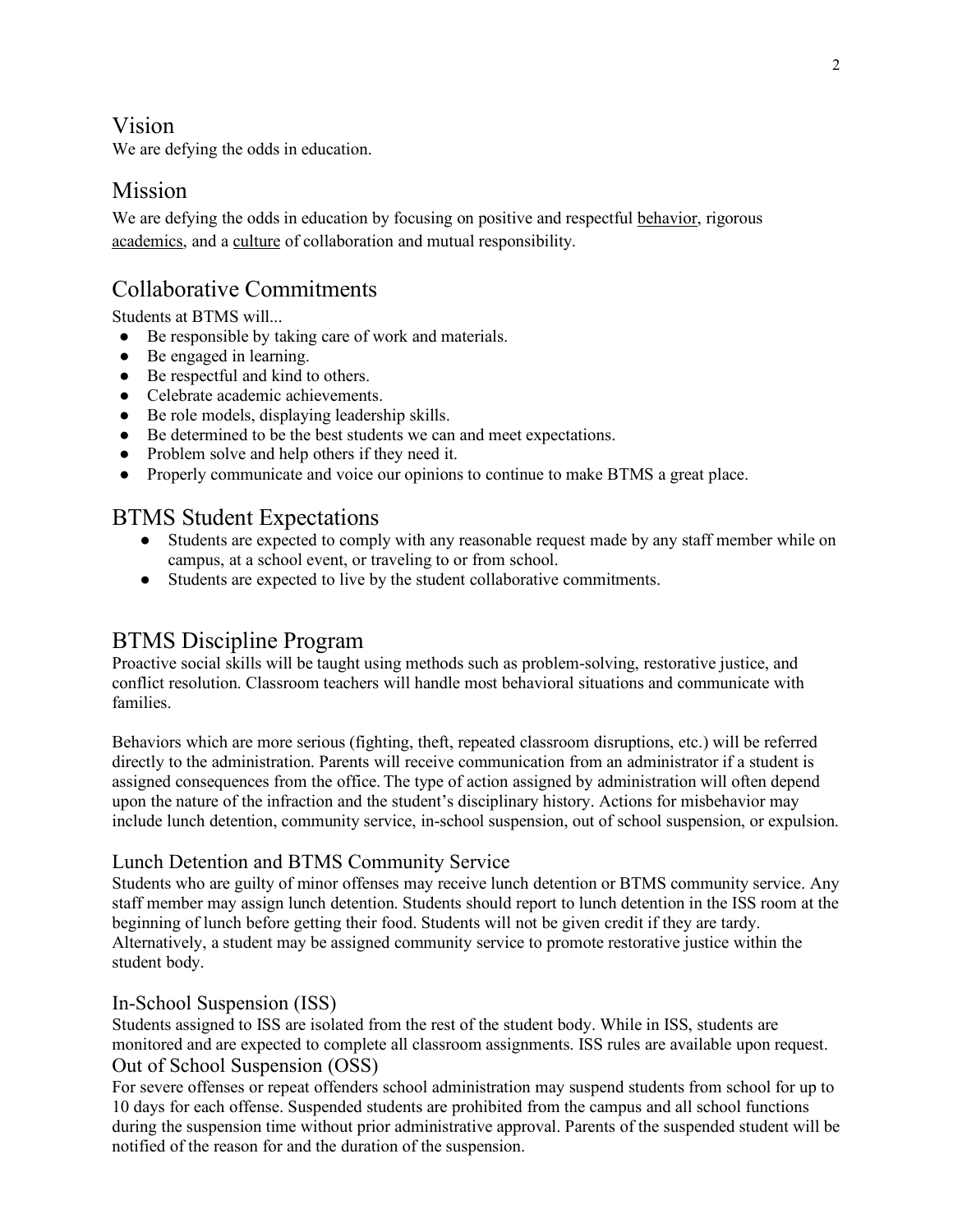#### Expulsion

In some rare cases, it may be necessary for the administration to recommend the student for expulsion. The principal of a school may recommend that a student be expelled from school with a loss of credit and shall make a recommendation to the superintendent.

## Tardies [\(VBSD Handbook\)](https://www.vbsd.us/assets/uploads/2019/07/20190726091642-district-student-handbookpdf.pdf)

Students are considered tardy if they arrive for class after the tardy bell rings. Disciplinary actions for being tardy may result in the following:

- $\bullet$  1<sup>st</sup> and 2<sup>nd</sup> Tardies within a class in a semester Teacher Warning.
- $\bullet$  3<sup>rd</sup> Tardy within a class in a semester The teacher will call parents, and the student may receive consequences
- 4 or more Tardies within a class in a semester The teacher will contact parents and fill out a disciplinary referral. Consequences will be determined by school administration.

### **Butterfield Trail Middle School Bell Schedule**

### **Entry Bell - 7:53**

| 6th Grade       |               | 7th Grade     |                 |                 | 8th Grade    |  |
|-----------------|---------------|---------------|-----------------|-----------------|--------------|--|
| <b>Period</b>   | <b>Time</b>   | <b>Period</b> | <b>Time</b>     | <b>Period</b>   | <b>Time</b>  |  |
| 1 <sub>st</sub> | 8:00-8:47     | 1st           | 8:00-8:47       | 1 <sub>st</sub> | 8:00-8:47    |  |
| 2nd             | 8:50-9:37     | 2nd           | 8:50-9:37       | 2nd             | 8:50-9:37    |  |
| 3rd             | 9:40-10:27    | 3rd           | 9:40-10:27      | 3rd             | 9:40-10:27   |  |
| <b>WIN</b>      | 10:30-10:50   | <b>WIN</b>    | 10:30-10:50     | <b>WIN</b>      | 10:30-10:50  |  |
| <b>STAR</b>     | $10:50-11:10$ | <b>STAR</b>   | $10:53 - 11:13$ | 4th             | 10:53-11:40  |  |
| Lunch           | $11:10-11:40$ | 4th           | $11:13-12:00$   | 5th             | 11:43-12:30  |  |
| 4th             | 11:40-12:27   | Lunch         | 12:00-12:30     | Lunch           | $12:30-1:00$ |  |
| 5th             | $12:30-1:17$  | 5th           | $12:30-1:17$    | <b>STAR</b>     | $1:00-1:20$  |  |
| 6th             | $1:20-2:07$   | 6th           | $1:20-2:07$     | 6th             | $1:20-2:07$  |  |
| 7th             | $2:10-3:00$   | 7th           | 2:103:00        | 7th             | $2:10-3:00$  |  |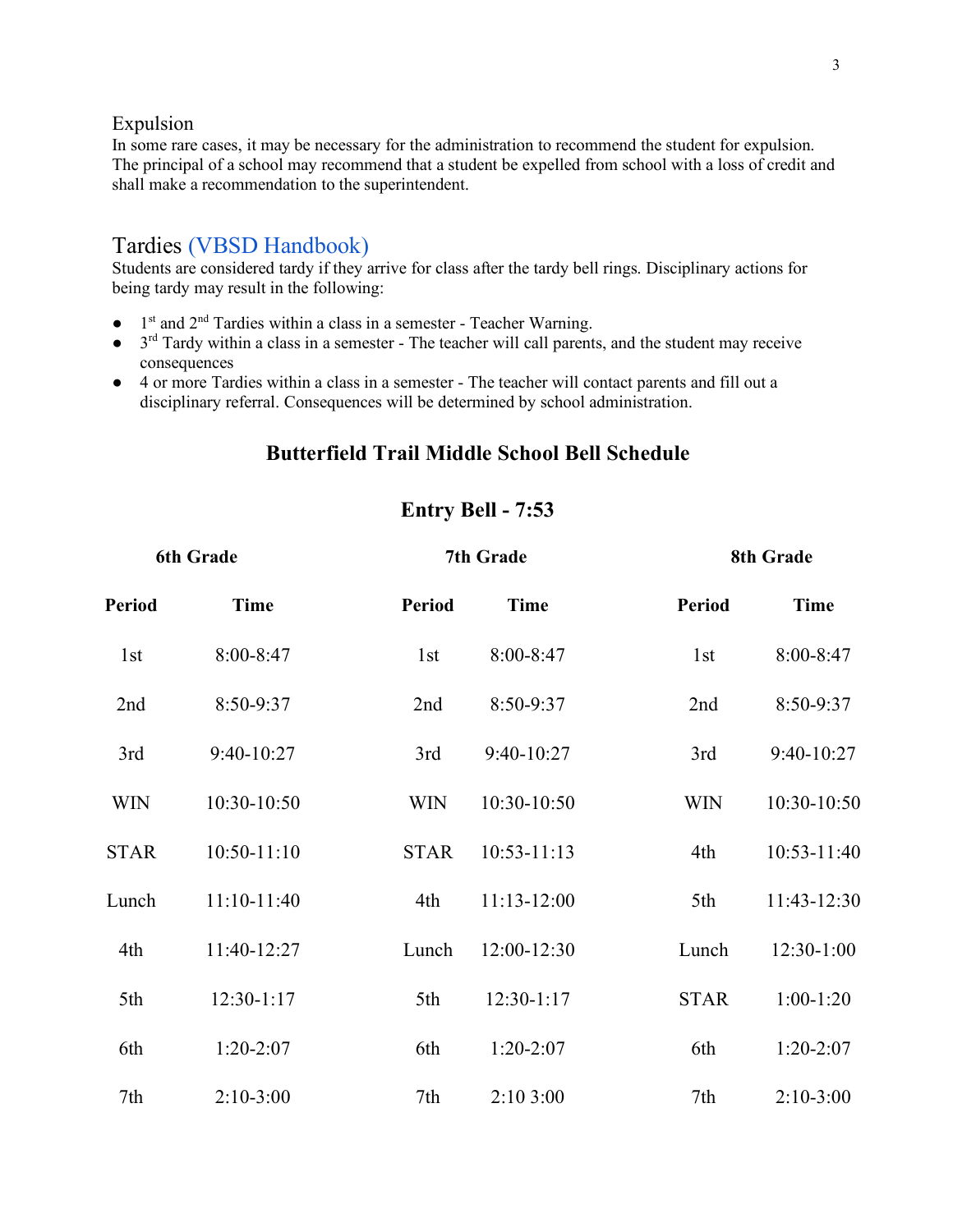# Arriving And Leaving School Procedures

As we are committed to student safety, we expect students to use the proper procedures for arriving at school and leaving school.

### Late Arrival/Early Checkout During The School Day

- Students who are late to the first period class must check in at the office to be admitted to class.
- Students are not allowed to leave school at any time during the school day without a permit from the school office or a parent/guardian signing them out.
- A student may sign himself/herself out only if his/her parent or guardian has spoken with an authorized office staff member.
- Students who do not follow proper check-in, check-out procedures may be considered truant and will be subject to disciplinary action.

### Bus Riders

Students who ride buses will exit and enter the bus on the east side of campus.

#### Car Riders

Students who are car riders will exit and enter the building from 11th Street on the west side of the building.

Due to safety concerns, parents should not drop students off at any location other than those designated for that purpose.

#### Walkers/Bikes/Skateboards

- In the afternoon, walkers will exit the building through the north door between the classroom halls and the mall. Walkers/bike riders are expected to go directly home in the afternoon.
- Once a student leaves campus, he or she should not return to school, unless approved by BTMS staff.
- Bicycles and skateboards must be stored in their respective designated area immediately upon arrival.
- Riding bicycles or skateboards during regular school hours is prohibited.

## Communication

Butterfield Trail Middle School believes a successful partnership with families is the key to student success. BTMS staff will use the following to communicate regularly with parents concerning classroom goals and activities, as well as individual information on student progress.

- [HAC](https://hac20.esp.k12.ar.us/HomeAccess20/Account/LogOn?ReturnUrl=%2fHomeAccess20%2f) Home Access Center for student grades
- SchoolStatus
- **•** [BTMS Website](https://www.vbsd.us/news/school/8/butterfield-trail-middle-school?page=2)
- [Teacher email](https://www.vbsd.us/schools/butterfield-trail-middle-school/faculty-directory)
- intouch phone notification system
- [Facebook](https://www.facebook.com/ButterfieldTrailMS)
- Twitter Follow us @ButterfieldTMS
- Instagram Follow us @butterfield.pointers

## Academics

VBSD has an internet program called Home Access Center (HAC), which enables students and parents to view grades and attendance. Parents may come to the school office to request login information.The academic grading scale will be as follows: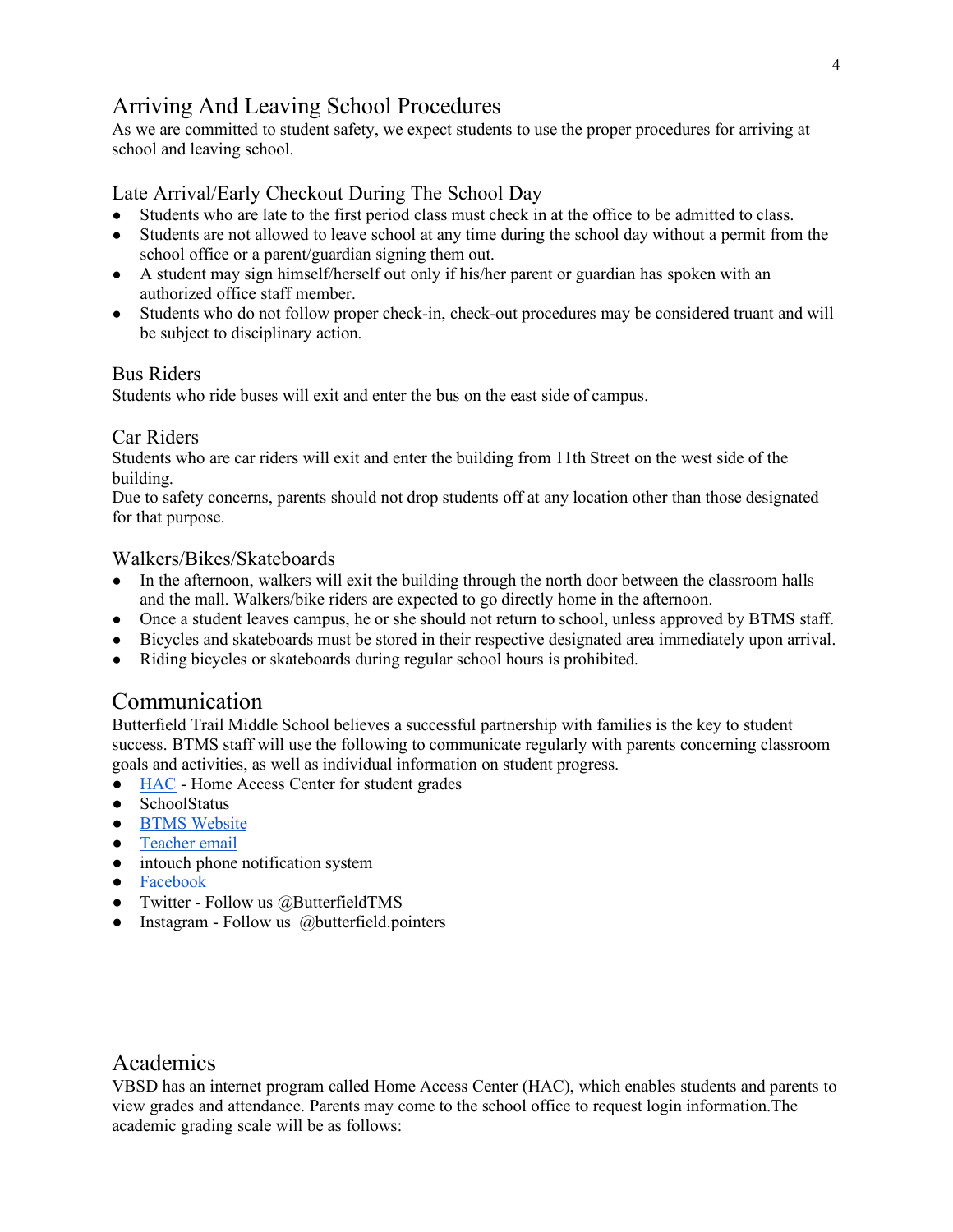| A | $=$ | 90% | $\blacksquare$ | 100%      |
|---|-----|-----|----------------|-----------|
| B | $=$ | 80% | $\blacksquare$ | 89%       |
| C | $=$ | 70% | Ξ.             | 79%       |
| D | $=$ | 60% | $\equiv$       | 69%       |
| F | $=$ | 59% |                | and below |

# Homework Policy

Homework is designed to serve as an extension of the classroom to reinforce learning through independent practice and will fall within the following guidelines:

- Homework will be purposeful and will not be assigned as busy work or as punishment
- 6th grade students shall receive 60 minutes or less per day
- 7th and 8th grade students shall receive 80 minutes or less per day
- Homework will be worth no more than 20% of the overall grade

Additional information can be found on the [VBSD Homework Policy Link.](https://www.vbsd.us/assets/uploads/2019/07/20190726091642-district-student-handbookpdf.pdf#page=111)

## Late Work Procedures

Late work procedures have been determined for each grade and are listed below :

- All Grades provide 1 week from the due date to complete and return work. Penalties for this period of time are specific to each grade
- 6th Grade 5% penalty for one week after the due date (the first five weeks of school are an adjustment period)
- 7th Grade 10% penalty for one week after the due date
- 8th Grade 15% penalty for one week after the due date

## STAR (Students, Teachers, and Relationships)

As a way of providing additional support for our students, approximately 20 minutes are set aside each day for social emotional learning, advising, and building relationships.

## Counseling Services

Each student is assigned a professional school counselor. Students whose last name starts with letters A-M are assigned to Mrs. McCormick. Students whose last name starts with letters N-Z are assigned to Mrs. Morrison. They are located in the counseling office next to the main office. Professional school counselors work extensively with teachers of our school to assist students with personal, social, and academic concerns. They work with students in and outside of the classroom, individually, and in small groups. To best meet student needs, appointments are encouraged for counseling services, except in the case of an emergency.

## Library/Media Center

The library will be open from 7:15 until 3:15 each day for your convenience. The library is located inside the main entrance across the hall from the school office. Students may be charged for lost books and materials when they are not returned to the library.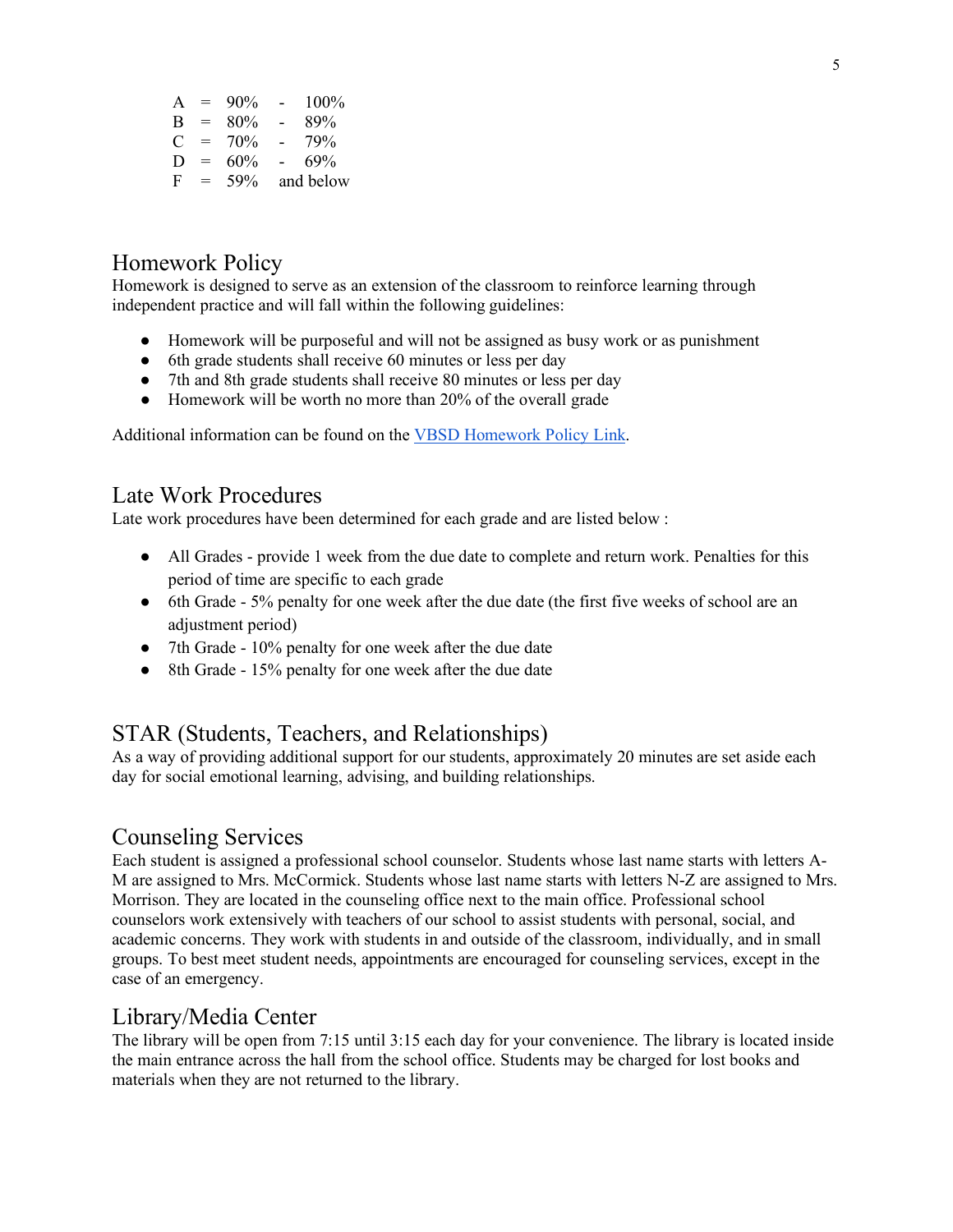# Extracurricular Clubs And Organizations

In addition to athletics, band, and choir, BTMS offers many clubs and organizations which are of benefit to the school and community. Interested students should contact the sponsor of that club to learn about requirements.

| $6th$ Grade Quiz Bowl – Mrs. Mulligan       |
|---------------------------------------------|
| $7th$ & $8th$ Grade Quiz Bowl – Mrs. Lehman |
| Yearbook Staff - Mrs. Lehman                |
| <b>BNN</b> - Mrs. Lehman                    |
| Cheer – Mrs. Maierhoffer                    |
| <b>Dance</b> – Mrs. Powers                  |
| Youth Alive $-Ms$ . Jones                   |
|                                             |

## Lost And Found

Students who find lost articles are requested to take them to the office where they can be claimed by the owner or directed to the lost and found holding area outside of the ISS room. Items will be discarded every 9 weeks. BTMS does not assume any responsibility for any lost or stolen items.

### Adding Money To Cafeteria Accounts

Please visit[: www.mypaymentsplus.com](http://www.mypaymentsplus.com/)

## Free And Reduced Lunch Application

Please visit[: https://vanburen.strataapps.com](https://vanburen.strataapps.com/) Paper copies are available upon request.

### Telephone

A telephone is available for student use in the office. Use will be limited to emergencies or other important messages as determined by the office staff. Students should ask permission before using the phone. Students will not be allowed to use their cell phones from 8:00-3:00 including calls made to parents.

## Lockers And Locks

Each student in the 8th grade is assigned a locker to be used for the storage of books and equipment. It is the student's responsibility to see that his/her locker is kept in good working order at all times. The home base (2nd period) teacher should be notified immediately if there is a problem with the locker. The locker should be locked at all times, but students are advised to not place valuable items in their lockers as the school cannot assume responsibility for lost items. Students may not move from assigned lockers without approval. Vandalizing a locker may result in withdrawal of locker privileges. Students may be responsible for the contents of their locker and administration has the right to search lockers with reasonable suspicion. LOCKS ARE PROVIDED.

### Cell Phone Rule

Students should refrain from bringing a cell phone on campus. If students decide to bring a phone to school campus that phone is to remain off and put away from 8:00 am - 3:00 pm. Any student phone that is visible or being used between the hours of 8-3 are subject to confiscation and consequences. The consequences for failure to follow the cellphone rule are as follows:

- 1. Confiscation of phone and return by end of day in the office
- 2. Confiscation of phone and office may require phone be picked up by a parent
- 3. Confiscation of phone, office may require phone be picked, and 3 days lunch detention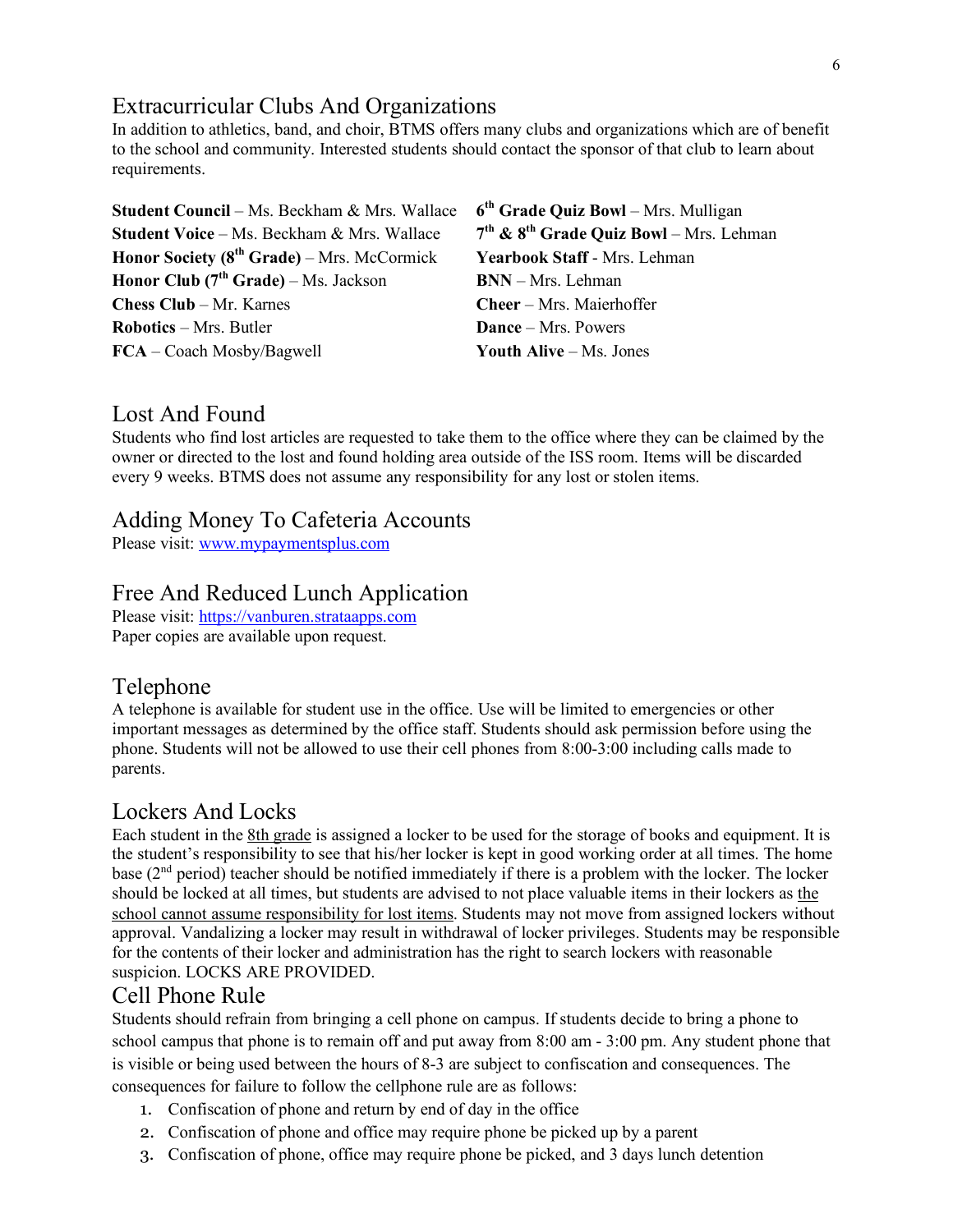- 4. Confiscation of phone, office may require phone be picked, and 1 day of ISS
- 5. Confiscation of phone, office may require phone be picked, 2 days of ISS, and parent meeting
- 6. Confiscation of phone, office may require phone be picked, 3 days of ISS, and parent meeting.

The expectations and procedures for cell phones includes the use of headphones or smart watches. Any and all of these devices should be turned off and put away. If staff members can see the device it will be assumed that it is being used. Staff members should not allow students to use their phones for any reason without prior approval from the office. Students must use the office phone to contact their parents at all times.

### Deliveries And Messages

BTMS will not make deliveries of gifts for students. Parents are encouraged to not make any deliveries for their student unless absolutely necessary. Necessary items can be left in the foyer and students will be notified when they have a delivery or a message from a parent by the end of the day unless the message is an emergency. Examples of necessary items include forgotten school supplies, athletic gear, or band instruments.

### Visitors

During the COVID-19 pandemic family members, legal guardians, business, and community members are discouraged from visiting BTMS during normal school hours. This includes having lunch with your child. All visitors must check in through the front office before they can enter the main building. Parents and legal guardians are encouraged to attend all regularly scheduled events such as Parent Teacher Conferences. Please see the VBSD handbook for more details.

## Video Surveillance And Other Student Monitoring

Video/recording devices may be in use in school buildings, on school grounds, and in school vehicles as determined by the VBSD. Refer to policy 4.48.

#### Summary Statement

BTMS reserves the right to address inappropriate conduct which disrupts the learning environment in the school even though such behavior is not specified in the preceding written rules. Information contained in this trail guide does not supersede Van Buren School District Policy. For policies addressing attendance, technology usage, truancy, fighting, bullying, weapons, sexual harassment, drugs, illegal substances, etc. [CLICK HERE](https://www.vbsd.us/assets/uploads/2019/07/20190726091642-district-student-handbookpdf.pdf) to access the VBSD handbook.

#### **COVID-19 SECTION**

- Students that present with symptoms of COVID-19 will be quarantined until they can be evaluated by the school nurse. The school nurse will determine whether or not a student can return to class or should be sent home. If a student is sent home they will not be allowed to return until conditions provided by the school nurse have been met.
- Students will be issued Chromebooks to bring back and forth to school every day to ensure that they have the tools necessary to learn both at school and at home.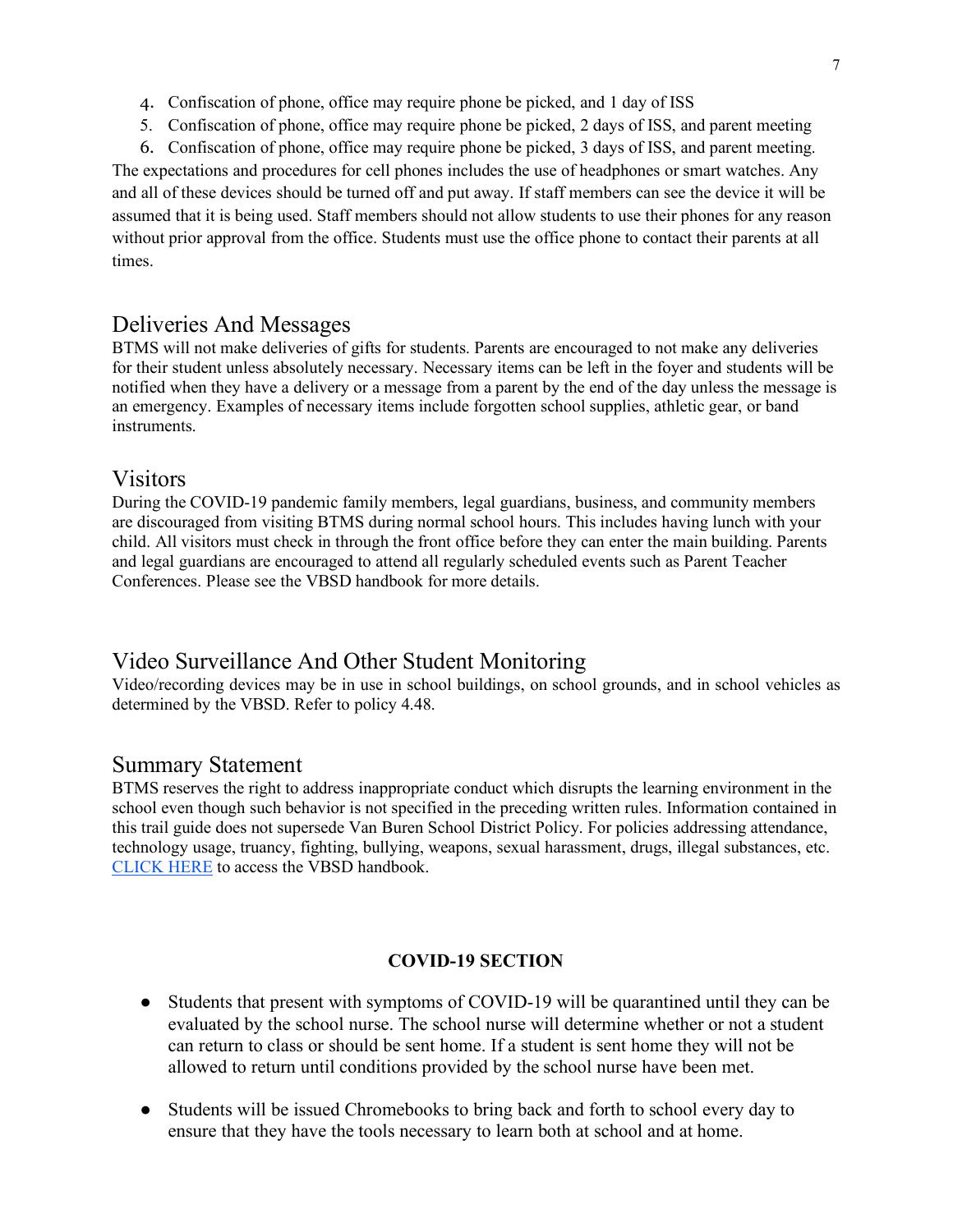- A greatly increased effort will be made to ensure that surfaces that students touch are sanitized frequently. Students may be asked to assist with some sanitization in classrooms.
- Students should bring a refillable water bottle each day as the regular water fountains will be turned off.
- Social distancing measures will be implemented throughout our school campus during classes, lunch, and social events.
- Although parent involvement is normally encouraged, BTMS will not be having visitors until further notice.

## **HEALTH SCREENINGS (state mandated)**

### **Vision: (A.C.A. 6-18-1501)**

Act 1438 of 2005 requires students in grades PreK, KF, 1, 2, 4, 6, 8, and transfer students to have an eye and vision screen. Only failure notifications are sent home. A child who does not pass the screening shall be required to have an exam conducted by an optometrist or ophthalmologist within 60 days of receipt of the screening report and show proof of the exam. Parents needing financial assistance should contact the school nurse.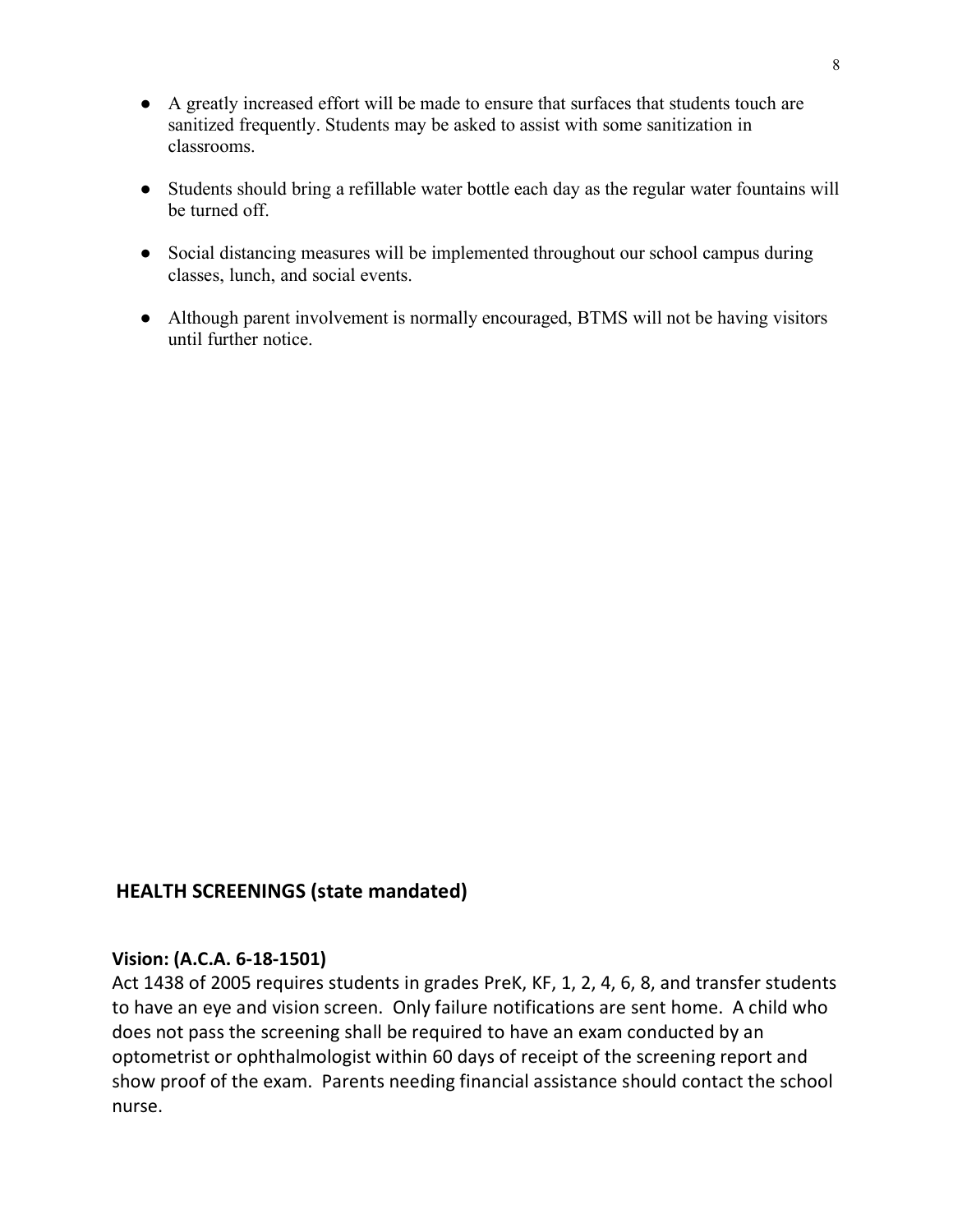**Hearing**: Hearing screens are mandated for students in grades PreK, K, 1, 2, 4, 6, 8, and transfer students. Only failure notices are sent home. Parents have 60 days to show proof that a doctor or audiologist examined their child.

**- Insurance is billed for students covered under Medicaid/Arkansas Kids 1st will be billed, where applicable, for hearing and vision screenings conducted at school unless notified in writing, by parents to decline within 60 days of receipt of the handbook.** 

### **BMI**: (ARK Code 20-7-133 and 3.04)

Act 1220 requires students in grades KF, 2, 4, 6, 8, and 10 to have their height and weight assessed. A parent who refuses to have their child assessed must provide a written request of the refusal to the school. Screening results will be sent home only upon request of the parent/legal guardian.

## **Scoliosis**: Act 95 of 1989 and Act 41 of 1987

The acts require girls in  $6<sup>th</sup>$  grade and all students in  $8<sup>th</sup>$  grade be screened for scoliosis. Parents of a child who fails the screening will be sent an information letter stating the need to see a licensed physician. A parent, who refuses to have their child screened, must provide a written request of refusal to the school.

**Release of Information:** I hereby authorize emergency medical services for my child. I give VBSD staff permission to give my child first aid treatment with OTC ointments and pain relieving sprays, cough drops, band aids and bandages. I hereby authorize the Van Buren School District Health Services to share or discuss my child's health issues with any pertinent person.

# **Non-Nutritional Days**

The Arkansas Department of Education has passed rules governing nutrition. standards in Arkansas Public Schools. These rules have an effect on what food item parents are allowed to send to school.

Please note the following rules, sign, and return the bottom portion Indicating you have read and understand.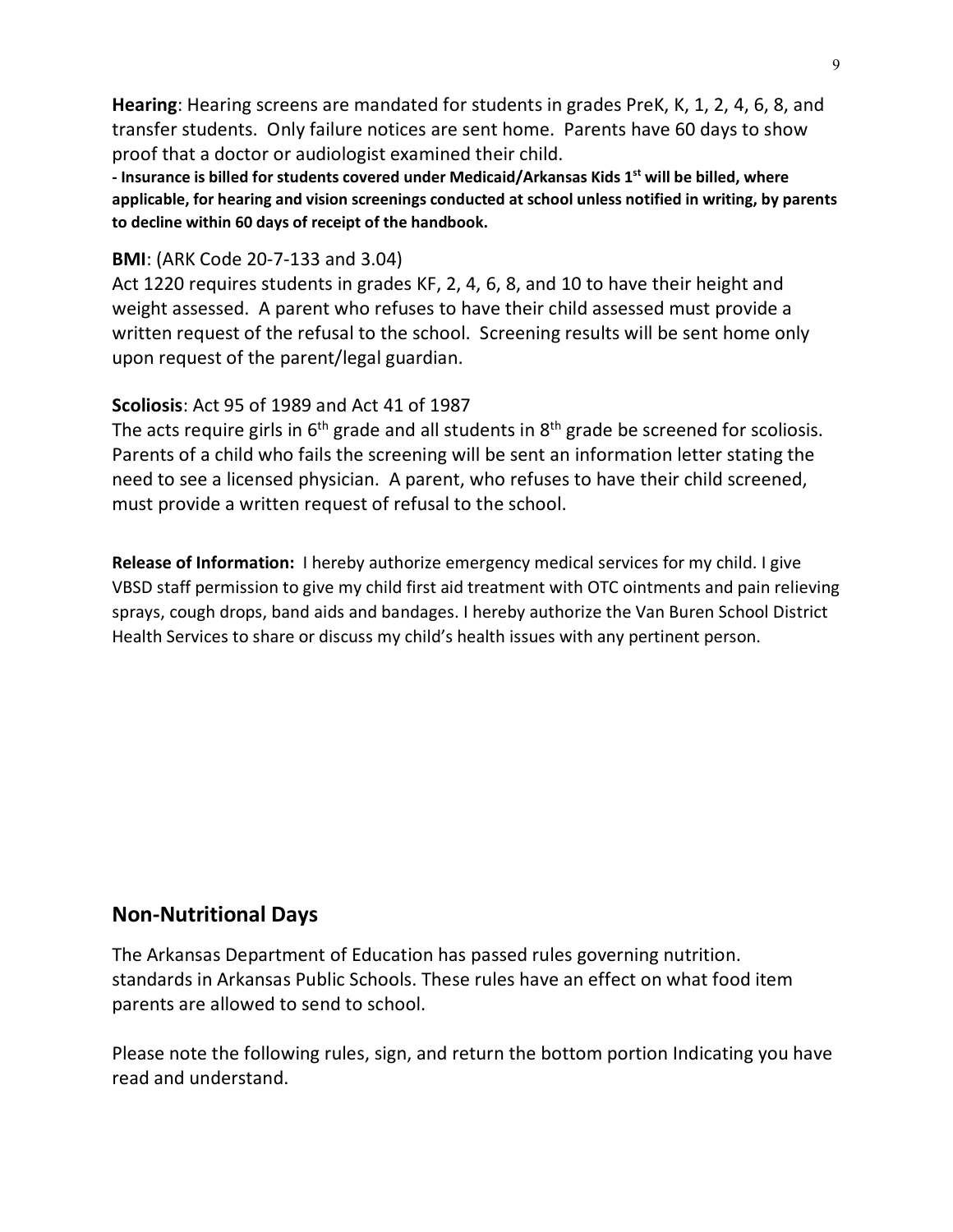- Elementary students will not have access to vended (sold or given away) food and beverage Items anytime, anywhere on school premises during the declared school day.
- This does not apply to students with special needs Indicated in the student IEP or to school nurses providing health care to individual students.
- Students may be given any food and/or beverage Items for up to nine (9) different school events each school year to be determined and approved by school officials.
- Nutritional foods may be used for instructional purposes. The school, as part of the planned Instructional program, may also distribute nutritional snacks (kindergarten snacks for example).
- This does not restrict what parents may provide for their own child's lunch or snack.
- To meet state regulations (law), we must ask parents not to provide food/beverage Items to other children at school for events such as birthday parties. Parents may provide food/beverage Items upon request to support one of up to nine (9) allowable events such as Valentine's Day.

After reading the **Butterfield Student Trail Guide** with your child, this page must be signed, dated and returned to school.

Principal: Kolby Snellenberger